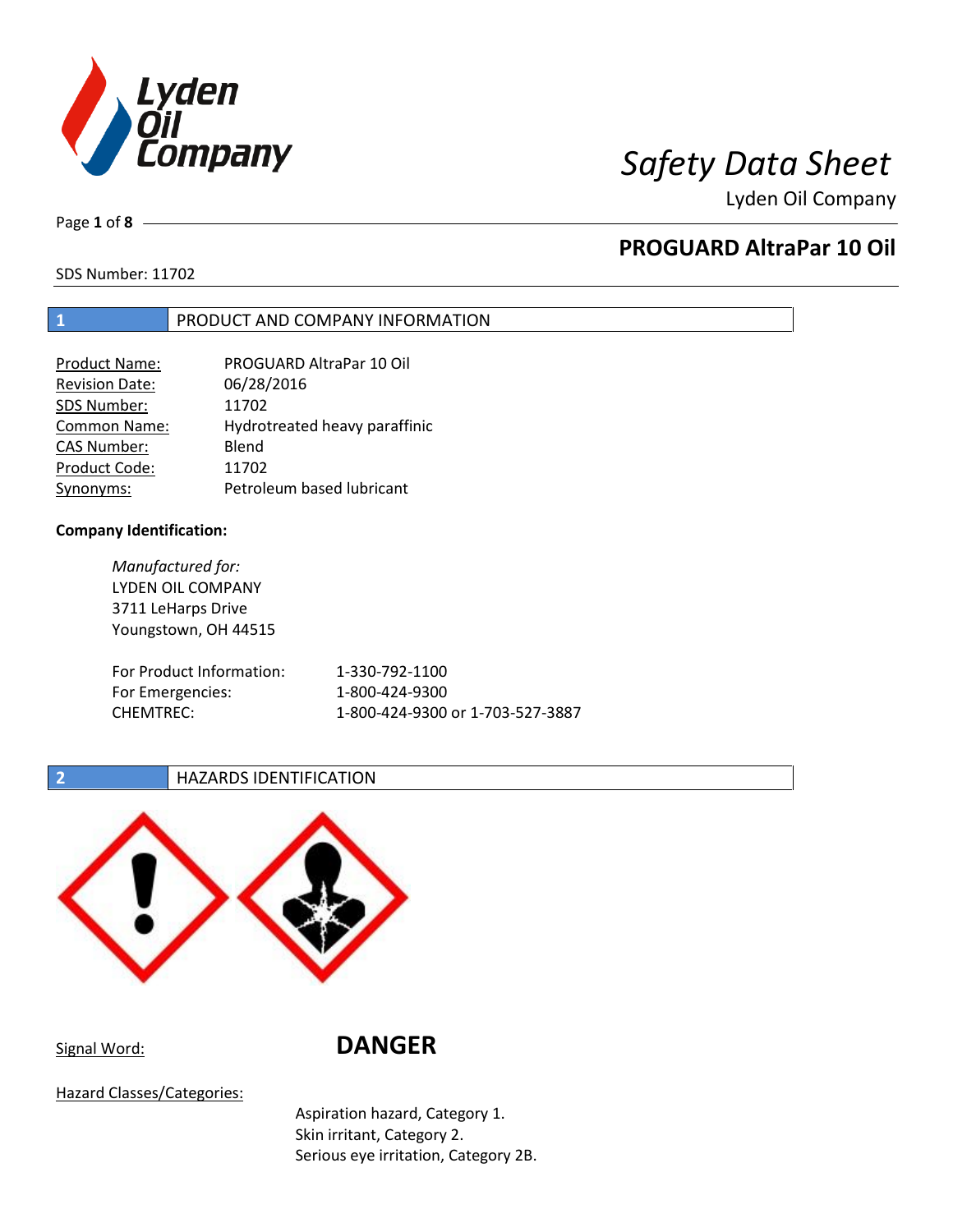

| Page 2 of $8 -$                 |                                                                       |
|---------------------------------|-----------------------------------------------------------------------|
|                                 | <b>PROGUARD AltraPar 10 Oil</b>                                       |
| SDS Number: 11702               |                                                                       |
| Hazard Statement(s):            |                                                                       |
|                                 | H304: May be fatal if swallowed and enters airways.                   |
|                                 | H315: Causes skin irritation.                                         |
|                                 | H320: Causes eye irritation.                                          |
| <b>Precaution Statement(s):</b> |                                                                       |
|                                 | P101: If medical advice is needed, have product container or label at |
|                                 | hand.                                                                 |
|                                 | P102: Keep out of reach of children.                                  |
|                                 | P103: Read label before use.                                          |
|                                 | P302+352: IF ON SKIN: Wash with plenty of water.                      |
|                                 | P305+351+338: IF IN EYES: Rinse cautiously with water for several     |
|                                 | minutes. Remove contact lenses if present and easy to $do$ – continue |
|                                 | rinsing.                                                              |
|                                 | P301+310: IF SWALLOWED: Immediately call a POISON                     |
|                                 | CENTER/doctor                                                         |
|                                 | P331: Do NOT induce vomiting.                                         |
|                                 | P405: Store locked up.                                                |
|                                 | P501: Dispose of contents/container in accordance with                |
|                                 | local/regional/national/international regulation.                     |
| Other Hazard Statement(s):      |                                                                       |
|                                 | Repeated exposure may cause skin dryness or cracking.                 |

**3** COMPOSITION / INFORMATION ON INGREDIENTS

Ingredients:

*Mixture of the substances listed below with nonhazardous additions.*

| <b>Chemical Name</b>                                      | <b>CAS Number</b> | Percentage |
|-----------------------------------------------------------|-------------------|------------|
| Distillates (petroleum), solvent-dewaxed heavy paraffinic | 64742-65-0        | 100        |

*\*Any concentration shown as a range is to protect confidentiality or is due to batch variation.*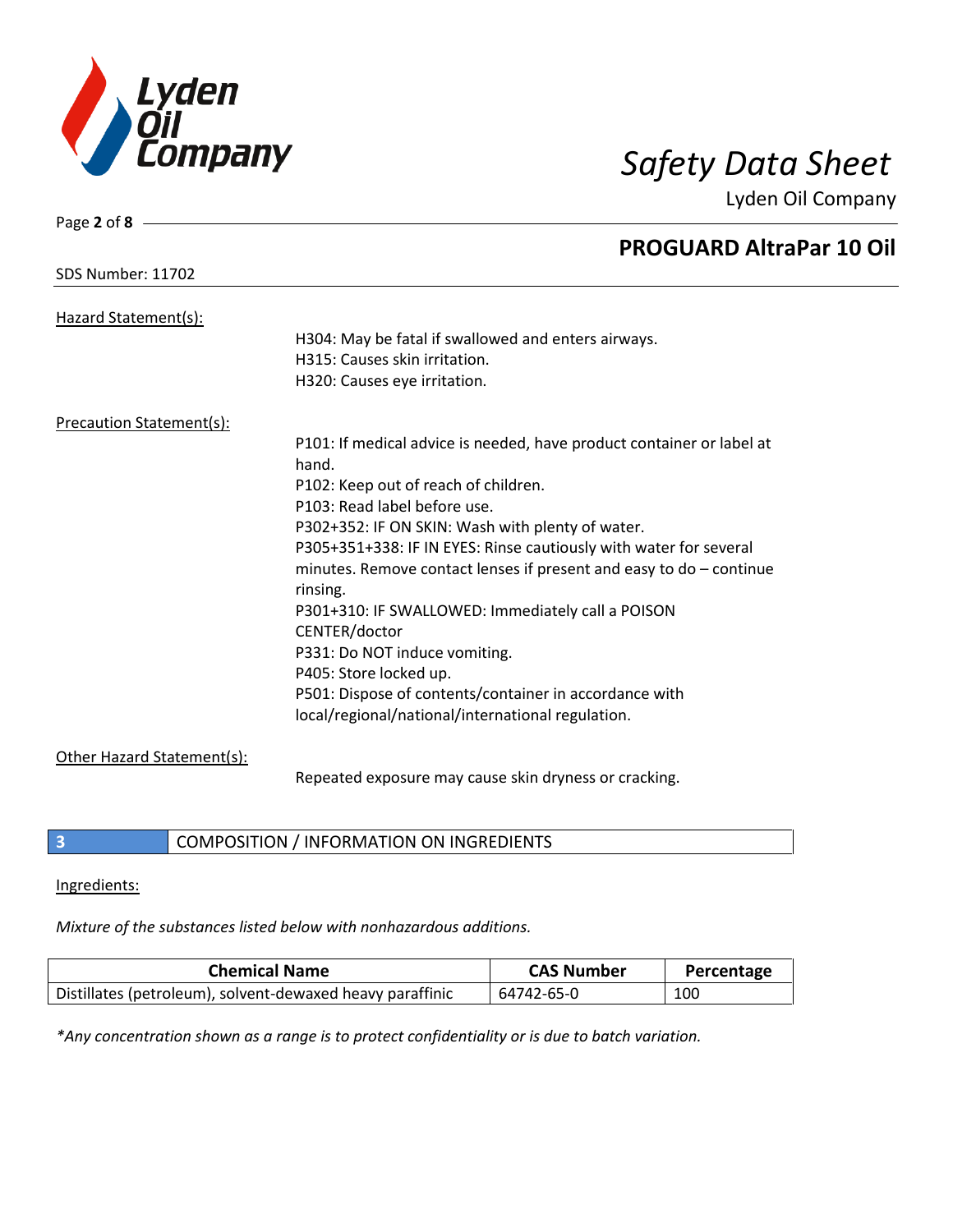![](_page_2_Picture_0.jpeg)

**PROGUARD AltraPar 10 Oil**

Lyden Oil Company

SDS Number: 11702

Page **3** of **8**

# **4** FIRST AID MEASURES Description of First Aid Measures: Inhalation: If symptoms develop, move victim to fresh air. If symptoms persist, obtain medical attention. Skin Contact: Wash with soap and water. Remove contaminated clothing and wash before reuse. Get medical attention if needed. Eye Contact: Rinse opened eye for several minutes under running water. If symptoms persist, consult medical attention. Ingestion: Rinse mouth with water. If symptoms develop, obtain medical attention. Symptoms and Effects, both acute and delayed: No further relevent data available. Recommended Actions: Treat symptomatically. Call a doctor or poison control center for guidance. **5** FIRE FIGHTING MEASURES Recommended Fire-Extinguishing Equipment: Use dry powder, foam, or carbon dioxide fire extinguishers. Water may be ineffective in fighting an oil fire unless used by experienced fire fighters. Possible Hazards During a Fire: Hazardous combustion products may include: A complex mixture of airborne solid and liquid particulates and gases (smoke). Carbon monoxide. Unidentified organic and inorganic compounds.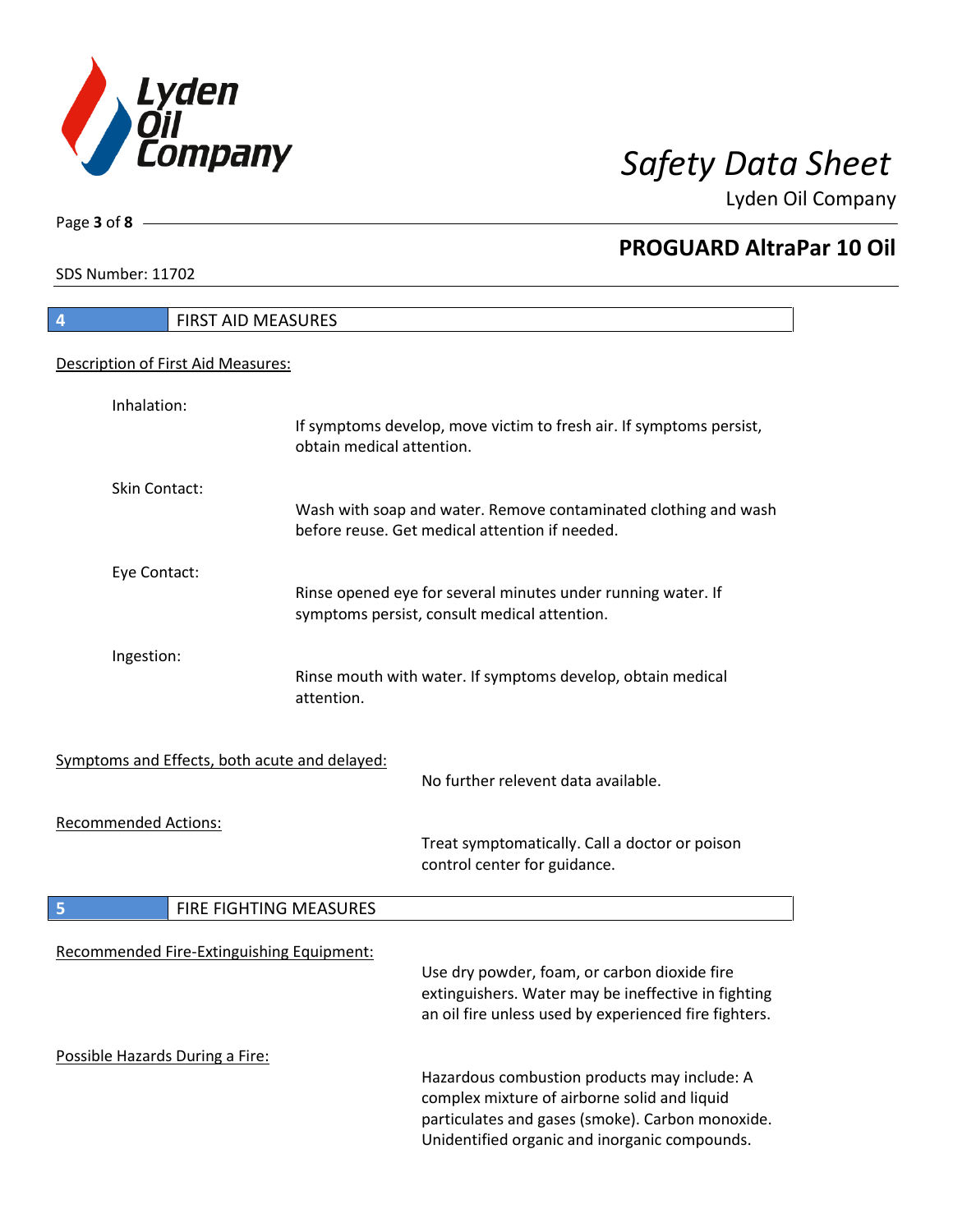![](_page_3_Picture_0.jpeg)

**PROGUARD AltraPar 10 Oil**

Lyden Oil Company

SDS Number: 11702

Page **4** of **8**

Recommendations to Firefighters:

Proper protective equipment including breathing apparatus.

| $6\phantom{1}6$                   | <b>ACCIDENTAL RELEASE MEASURES</b> |                                                                                                        |
|-----------------------------------|------------------------------------|--------------------------------------------------------------------------------------------------------|
| <b>Personal Precautions:</b>      |                                    |                                                                                                        |
|                                   |                                    | Avoid contact with skin, eyes, and clothing. Avoid<br>breathing vapors.                                |
|                                   |                                    | Keep away from sources of ignition.                                                                    |
| <b>Emergency Procedures:</b>      |                                    |                                                                                                        |
|                                   |                                    | Contain spilled material, collect in suitable and<br>properly labeled containers.                      |
| <b>Environmental Precautions:</b> |                                    |                                                                                                        |
|                                   |                                    | Do not allow to reach sewage system or any water<br>course.                                            |
|                                   |                                    | Do not allow to enter ground waters.                                                                   |
| Cleanup Procedures:               |                                    |                                                                                                        |
|                                   |                                    | Pick up excess with inert absorbant material. Treat<br>contaminated absorbent same as spilled product. |
|                                   |                                    |                                                                                                        |
| 7                                 | <b>HANDLING AND STORAGE</b>        |                                                                                                        |
| <b>Handling Precautions:</b>      |                                    |                                                                                                        |
|                                   |                                    | Handle with care and avoid spillage on the floor.                                                      |

container. Ensure all equipment is electrically grounded before beginning transfer operations.

Do not cut, weld, drill, grind, braze, or solder

Storage Requirements:

I

Keep container tightly sealed. Keep away from sources of ignition.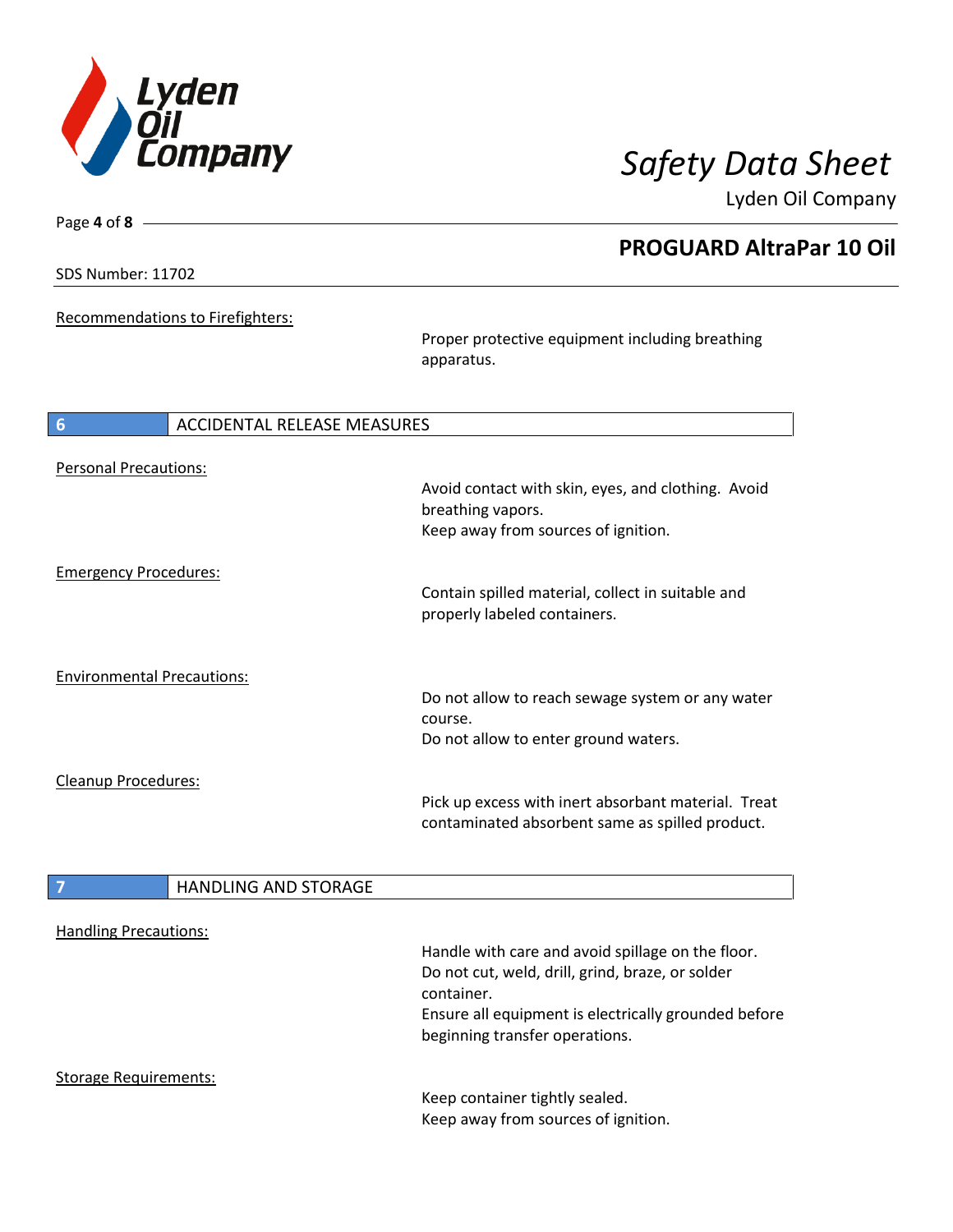![](_page_4_Picture_0.jpeg)

SDS Number: 11702

Page **5** of **8**

## **PROGUARD AltraPar 10 Oil**

## **8** EXPOSURE CONTROLS / PERSONAL PROTECTION

Exposure Limits:

No data available.

Engineering Controls:

All ventilation should be designed in accordance with OSHA standard (29 CFR 1910.94).

Personal Protective Equipment:

Wash hands before breaks and at the end of work. Use safety glasses and gloves.

## **9** PHYSICAL AND CHEMICAL PROPERTIES

| Color:                        | Amber                                                    |
|-------------------------------|----------------------------------------------------------|
| <b>Physical State:</b>        | Liquid                                                   |
| Odor:                         | Data not available                                       |
| Odor Threshold:               | Data not available                                       |
| pH:                           | Data not available                                       |
| <b>Melting Point:</b>         | Data not available                                       |
| <b>Boiling Point:</b>         | Data not available                                       |
| <b>Boiling Range:</b>         | Data not available                                       |
| Flash Point:                  | $177°$ C $/$ 350 $°$ F                                   |
| <b>Evaporation Rate:</b>      | Data not available                                       |
| Flammability:                 | Data not available                                       |
| Flammability Limits:          | Data not available                                       |
| Vapor Pressure:               | Data not available                                       |
| Vapor Density:                | Data not available                                       |
| <b>Relative Density:</b>      | Data not available                                       |
| Solubilities:                 | Insoluble in water                                       |
| <b>Partition Coefficient:</b> | Data not available                                       |
| Auto-Ignition Temperature:    | Data not available                                       |
| Decomposition Temperature:    | Data not available                                       |
| Viscosity:                    | 10.6 mm <sup>2</sup> /sec (kinematic at 40 $^{\circ}$ C) |
|                               |                                                          |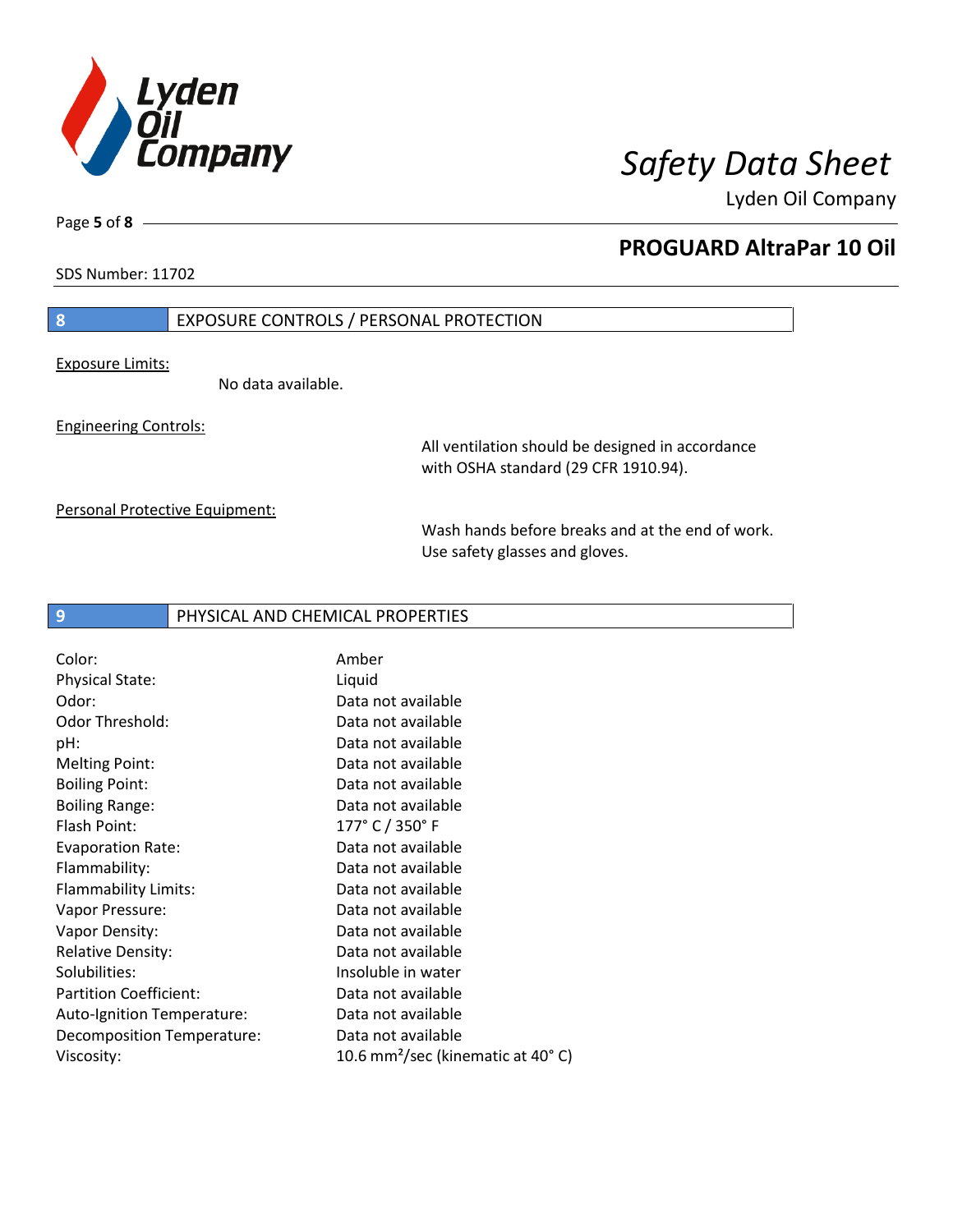![](_page_5_Picture_0.jpeg)

SDS Number: 11702

Page **6** of **8**

# **PROGUARD AltraPar 10 Oil**

| 10         | STABILITY AND REACTIVITY |                                 |
|------------|--------------------------|---------------------------------|
|            |                          |                                 |
| Stability: |                          |                                 |
|            |                          | Stable under normal conditions. |

Reactivity:

Conditions to Avoid:

Hazardous Reactions:

Incompatible Materials:

Decomposition Products:

Not reactive under normal conditions.

Extreme temperature, sparks, open flame, and

direct sunlight.

No known hazardous reactions.

No further relevant information available.

Hazardous decomposition products are not expected to form.

| 11                           | <b>TOXICOLOGICAL INFORMATION</b>    |                                                                                                                           |
|------------------------------|-------------------------------------|---------------------------------------------------------------------------------------------------------------------------|
| Routes of Exposure:          |                                     | Skin and eye contact are the primary routes of<br>exposure although exposure may occur following<br>accidental ingestion. |
| <b>Exposure Effects:</b>     |                                     | Repeated skin contact may cause dermatitis or an<br>oil acne.                                                             |
| <b>Measures of Toxicity:</b> |                                     | No test data available.                                                                                                   |
|                              | Carcinogenic/Mutagenic Precautions: | Non-carcinogenic and not expected to be<br>mutagentic.                                                                    |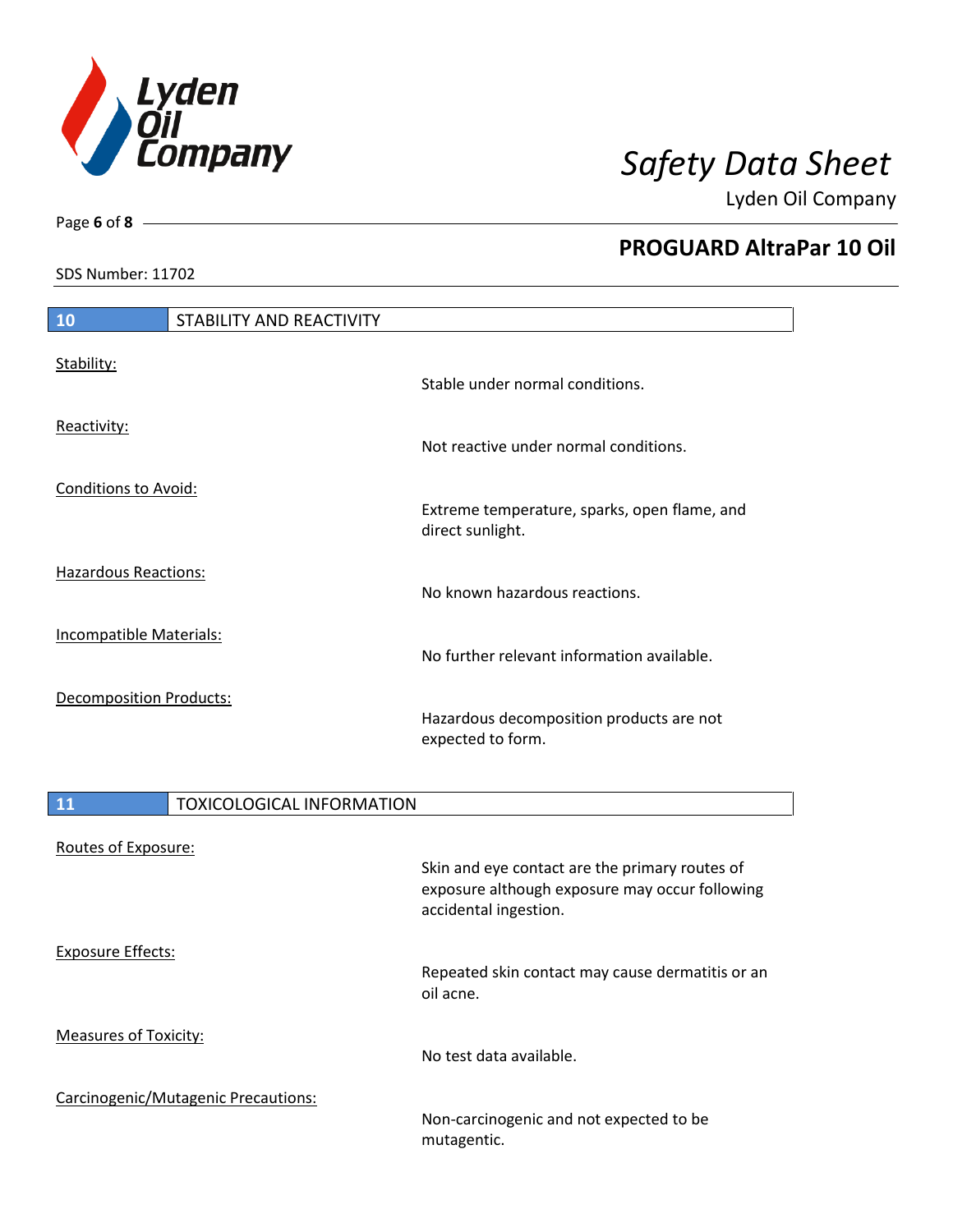![](_page_6_Picture_0.jpeg)

**PROGUARD AltraPar 10 Oil**

Lyden Oil Company

SDS Number: 11702

Page **7** of **8**

| 12                                                                                                | <b>ECOLOGICAL INFORMATION</b>                                                               |
|---------------------------------------------------------------------------------------------------|---------------------------------------------------------------------------------------------|
| <b>Ecological Precautions:</b>                                                                    | Avoid exposing to the environment.                                                          |
| <b>Ecological Effects:</b>                                                                        | No specific environmental or aquatic data available.                                        |
| 13                                                                                                | <b>DISPOSAL CONSIDERATIONS</b>                                                              |
| Disposal Methods:                                                                                 | Dispose of waste material in accordance with all<br>local, state, and federal requirements. |
| <b>Disposal Containers:</b>                                                                       | Use properly approved container for disposal.                                               |
| <b>Special Precautions:</b>                                                                       | Do not flush to surface waters or drains.                                                   |
| 14                                                                                                | <b>TRANSPORT INFORMATION</b>                                                                |
| <b>UN Number:</b><br><b>UN Shipping Name:</b><br><b>Transport Hazard Class:</b><br>Packing Group: | Data not available<br>Data not available<br>Data not available<br>Data not available        |
| <b>Environmental Hazards:</b>                                                                     | Data not available                                                                          |
| <b>Bulk Transport Guidance:</b>                                                                   | Data not available                                                                          |
| <b>Special Precautions:</b>                                                                       |                                                                                             |

Not regulated by DOT.